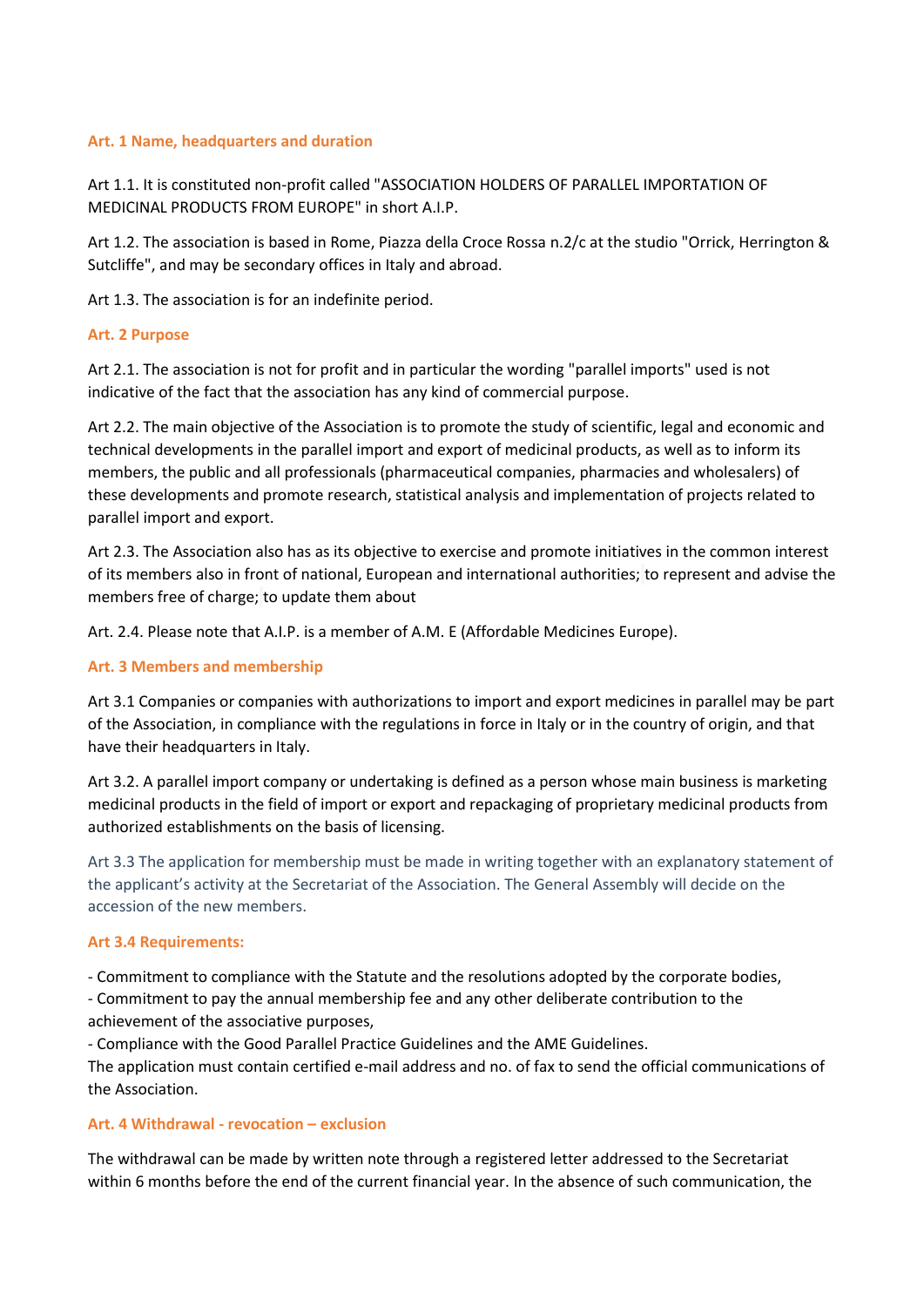withdrawal will not be effective for the current financial year and the Member will be required to pay the annual membership fee of the following financial year.

There is forfeiture in case of cessation of the activity of the Associate or in case of its bankruptcy. Members who do not observe the articles of the Bylaws, the Good Parallel Trade Guidelines and the AME Guidelines will be excluded at any time by resolution of the General Assembly by a simple majority of those present at the request of each member.

Excluded members will be informed in advance by communication to be sent with 60 days' notice of the meeting called for their exclusion and will have the right to present defenses.

# **Art. 5 REGISTER OF MEMBERS**

Art. 5.1 At the Association is established the Register of Associates in which they are registered, after deliberation of the General Assembly, companies and undertakings holding authorizations for the import and parallel export of medicinal products whose applications for accession have been examined and definitively granted pursuant to art. 3.3 of the present Statute, as well as registered the cessations of the associative relationship occurred pursuant to art. 4.

Art. 5.2 The register of members must be kept constantly updated by the Board of Directors.

# **Art. 6 Organs of the association**

Art. 6.1 The organs of the Association are:

- The General Assembly;
- The Governing Council;
- the Secretariat shall:
- The Working Group;
- The Board of Auditors

# **Art. 7 Composition of the General Assembly**

Art.7.1 The General Assembly is composed of all members in compliance with the payment of contributions and social contributions.

Art. 7.2 The associated companies are represented by a natural person

Art. 7.3 Each member may be represented in the assembly by another member, by written delegation and presented to the Secretariat at least 48h before the date of the meeting. An Associate cannot represent more than another Associate.

### **Art. 8 POWERS OF THE GENERAL MEETING**

The task is to:

- Decide on the accession of the new Associates,
- Formulating guidelines on life, action, objectives and organization
- Appoint and dismiss the Governing Council
- Setting up working groups
- Determine how to calculate the membership fee
- Approving buttes and final budgets
- Subscribe to other association whose object and purpose are consistent with those of the association
- Appoint one or more representatives to the AME, after deliberation of the General Assembly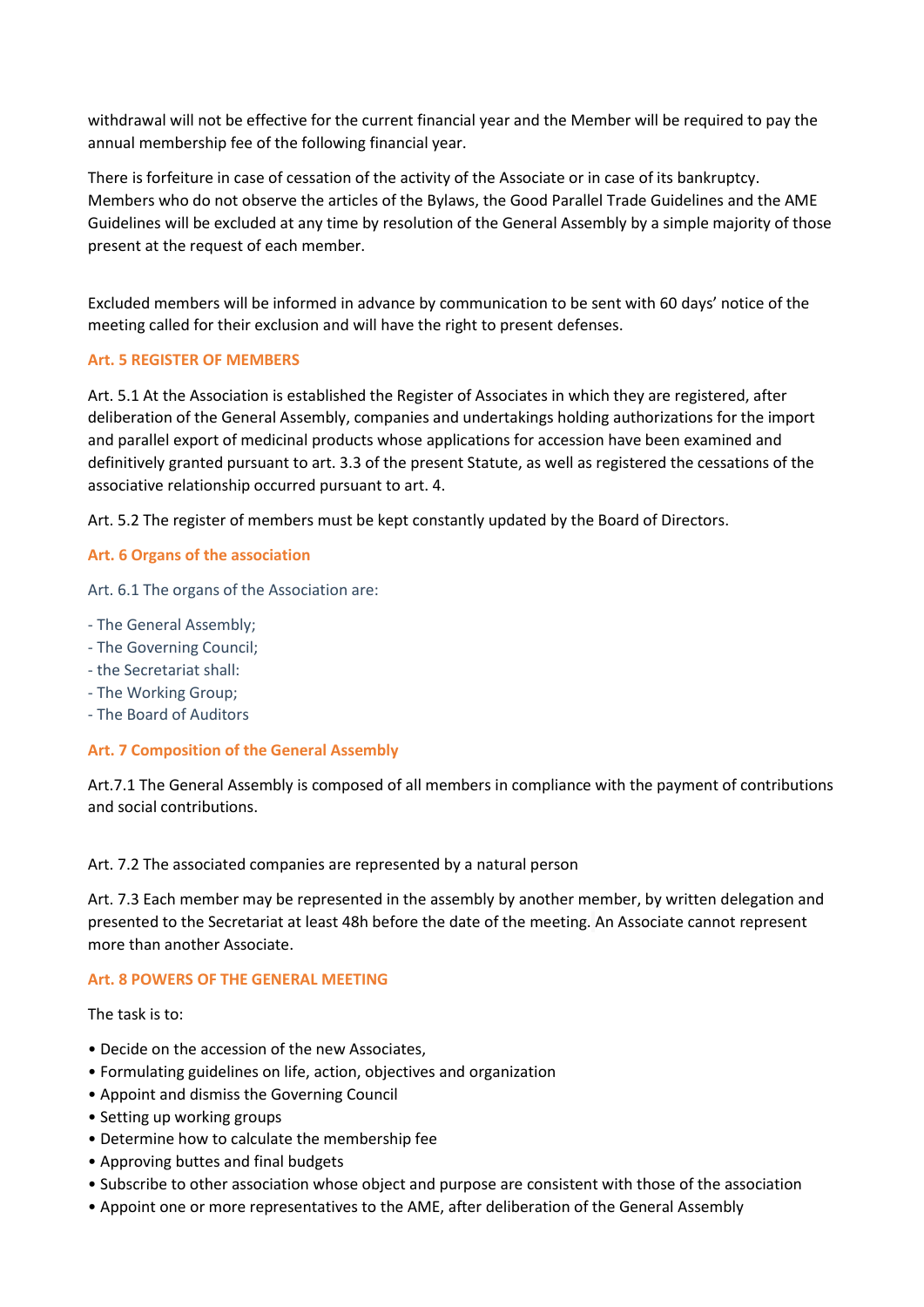The Extraordinary General Assembly shall be responsible for:

- to decide on the statutory changes;
- Decide on early dissolution.

Such decisions shall be taken by a qualified majority.

### **ART. 9 MEETINGS**

The ordinary General Assembly must be convened by the Governing Council at least once a year by 30 June for the approval of the financial statements.

The Governing Council shall decide on the date, place and date of the meeting. The agenda prepared by the Governing Council will be sent to the members at least 30 days before each meeting by pec, fax or other appropriate means.

Additional topics at least 15 days before the date of the meeting.

The deliberations will be recorded and reported on a special book and signed by the President and Secretary.

## **ART. 10 DECISIONS**

- where not specified in this Statute, they shall be adopted by a simple majority,

- Where indicated by a qualified majority requiring at least two-thirds of the votes of the Associates present at the meeting

### **ART. 11 GOVERNING COUNCIL**

Chairman: Barbara Scognamiglio Vice-president: Marinella Milesi Matteo Mosca Fabio Sabatino Fahmi Cherif Mariateresa Casillo Ludovica Calenda di Tavani

# **ART. 12 POWERS OF THE GOVERNING COUNCIL**

- Convenes the meetings of the General Assembly,
- Preparing the accounts and balance sheets
- Determines the amount and method of collection of contributions
- May enter into agreements with third parties
- May delegate certain tasks to the President, the Vice-president
- Proposes amendments to the Staff Regulations
- Proposes any useful regulations to facilitate the life of members.

### **ART. 13 SECRETARIAT**

The Secretariat Office takes care of all the organizational and coordination aspects between the bodies of the Association, assisting the Board of Directors for all procedural and management aspects.

### **ART. 14 WORKING GROUP**

The activities of the association may be carried out through working groups with the aim of promoting collaboration between members to deepen research in specific areas of parallel import and export.

## **ART. 15 BOARD OF AUDITORS**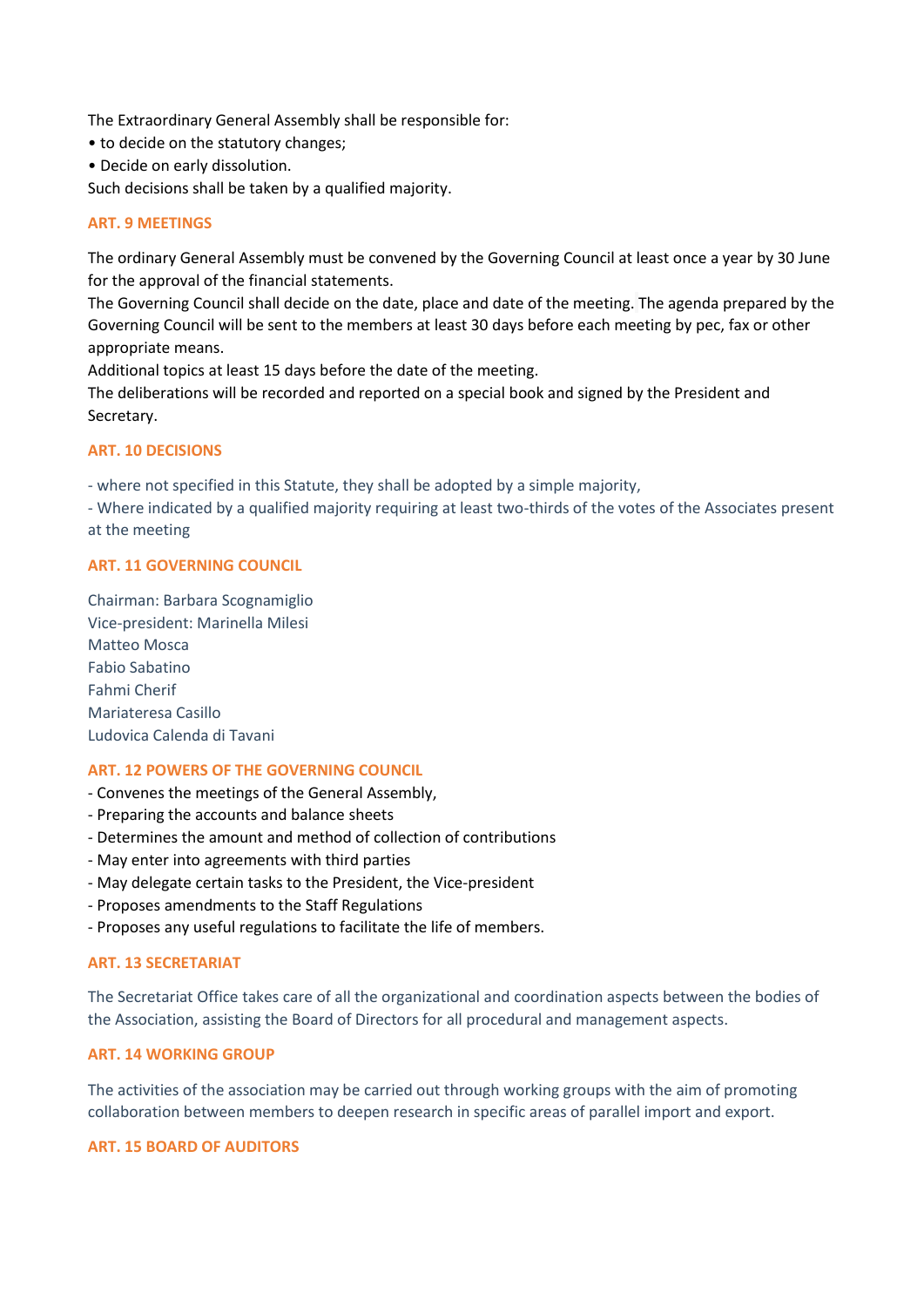Where established, the Board of Auditors consists of three members and two appointed every three years by the General Assembly of which at least the Chairman and one alternate must be registered in the register of Auditors.

15.2 In the event that any of the actual components are missing, the substitutes will take over in order of seniority.

15.3 The Board controls the financial management of the Association and reports to the Assembly setting out its opinion on the statement of accounts. The rules laid down for the Board of Statutory Auditors for companies with share capital shall apply where they are compatible.

# **ART. 16 FINANCIAL YEAR AND BALANCE SHEET**

16.1 The social exercise of the Association begins on January 1 and ends on December 31 of each year. The budget and final balance must be prepared by the Board of Directors and approved by the General Assembly meeting in ordinary session.

16.2 It is forbidden to distribute also indirectly, profits and operating surpluses as well as reserve funds or capital during the life of the Association.

# **ART. 17 REVENUE OF THE ASSOCIATION**

The revenue of the Association shall consist of:

- the ordinary annual contributions of the Members;
- from any extraordinary contributions from members;
- by contributions from general government, local authorities, credit institutions, institutions in general;

- by grants, donations or legacies of associated third parties.

Operating surpluses will contribute to the formation of assets, if not used to cover deficits of previous years.

### **ART. 18 MEMBERSHIP FEES**

18.1 All members will contribute to the expenses of the Association through payment of a membership fee calculated according to the criteria of determination referred to in art. 18.2

18.2 Each membership fee shall consist of a fixed portion and a variable according to the total gross turnover achieved by each Member, as resulting from the last final balance sheet of the previous year. The variable amount of each membership fee will be calculated by the Board of Directors and communicated to each Member from year to year, according to the different turnover thresholds established by the General Assembly.

18.3 The fees are annual and are intended to cover all expenses of the Association including external legal costs and public affairs, and costs of projects approved by the General Assembly, including expenses for the Secretariat that will carry out the office work. Members admitted during the year, will be required to pay the fraction of membership fee to the extent determined.

18.4 The maximum limits of the membership fee will be established by the ordinary General Assembly.

18.5 The total ordinary membership fee will be due on the first day of each year and will be paid into the Association's account within two weeks of sending the payment request. The extraordinary fee, if to the extent determined by the General Meeting due to special liquidity requirements functional to the performance of particular activities within the associative purposes, or in any case directly related to them, shall be deemed to be due in accordance with the terms and conditions determined from time to time in the deliberations of the Assembly.